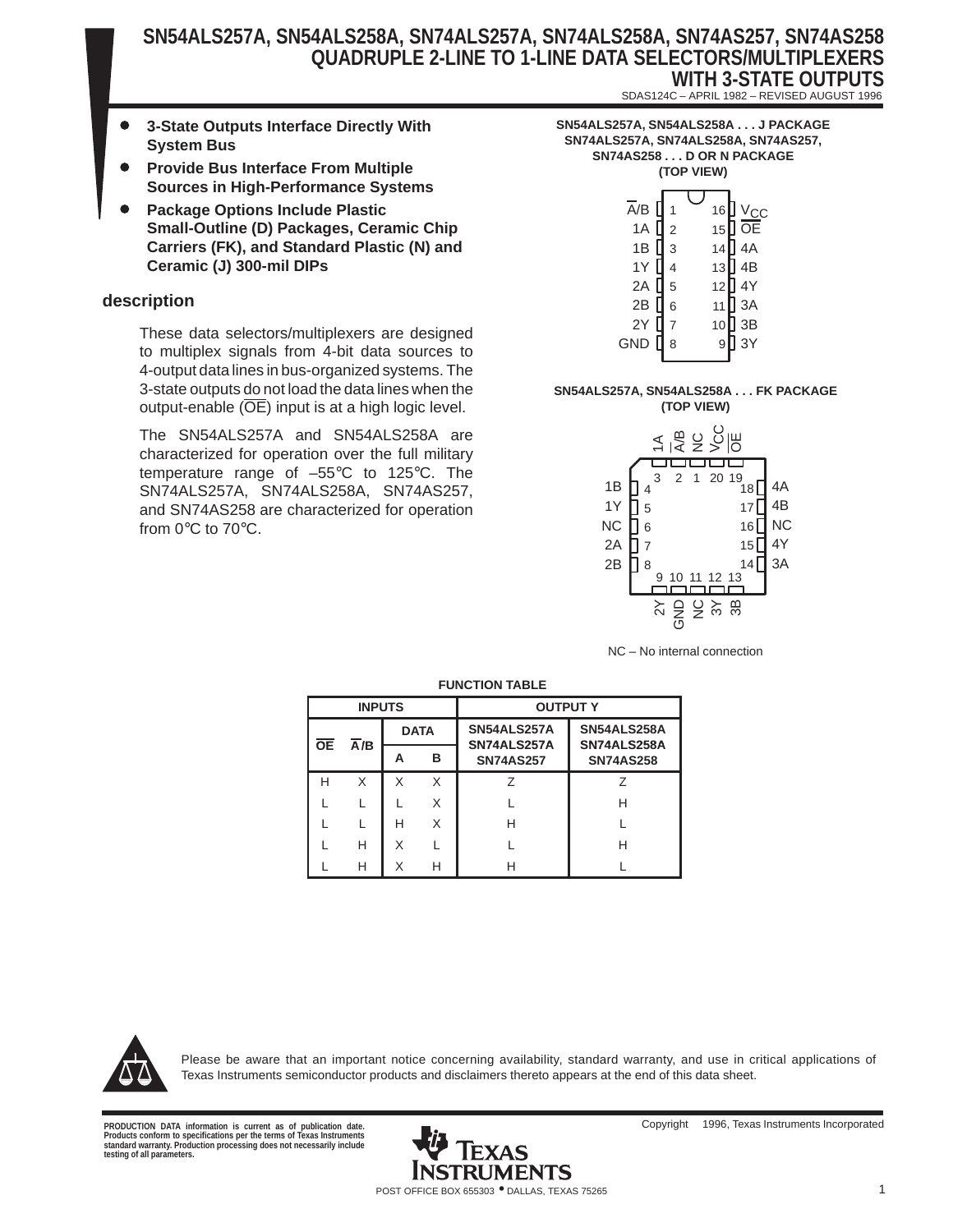SDAS124C – APRIL 1982 – REVISED AUGUST 1996

#### **logic symbols†**



† These symbols are in accordance with ANSI/IEEE Std 91-1984 and IEC Publication 617-12. Pin numbers shown are for the D, J, and N packages.

### **logic diagrams (positive logic)**





Pin numbers shown are for the D, J, and N packages.

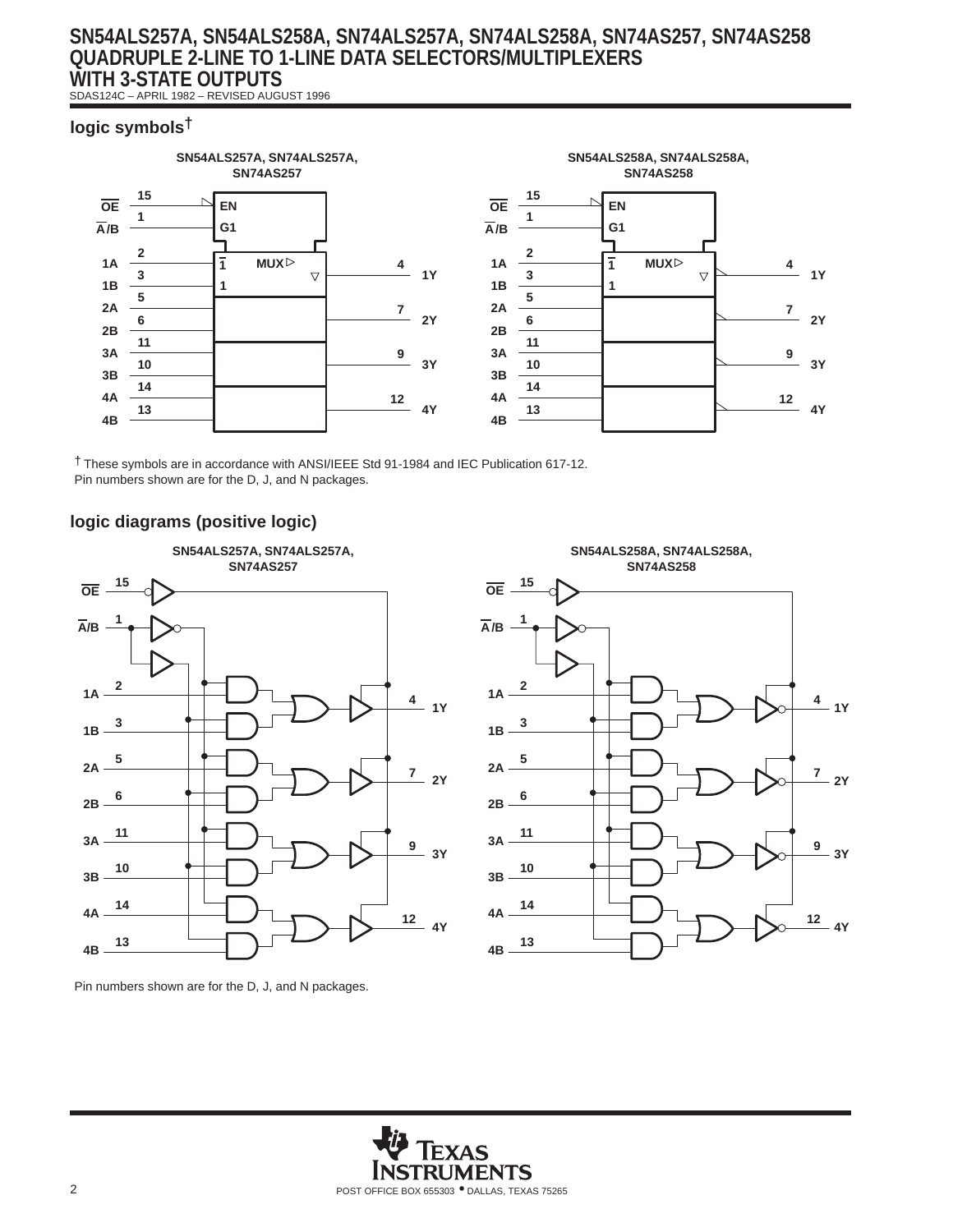SDAS124C – APRIL 1982 – REVISED AUGUST 1996

#### **absolute maximum ratings over operating free-air temperature range (unless otherwise noted)†**

| N package  1.1 W                                                                                |  |
|-------------------------------------------------------------------------------------------------|--|
| Operating free-air temperature range, T <sub>A</sub> : SN54ALS257A, SN54ALS258A  -55°C to 125°C |  |
| SN74ALS257A, SN74ALS258A  0°C to 70°C                                                           |  |
|                                                                                                 |  |

† Stresses beyond those listed under "absolute maximum ratings" may cause permanent damage to the device. These are stress ratings only, and functional operation of the device at these or any other conditions beyond those indicated under "recommended operating conditions" is not implied. Exposure to absolute-maximum-rated conditions for extended periods may affect device reliability.

NOTE 1: The maximum package power dissipation is calculated using a junction temperature of 150°C and a board trace length of 750 mils, except for the N package, which has a trace length of zero.

#### **recommended operating conditions**

|                   |                                | SN74ALS257A<br>SN54ALS257A<br>SN54ALS258A<br>SN74ALS258A |            |            | <b>UNIT</b> |            |            |               |
|-------------------|--------------------------------|----------------------------------------------------------|------------|------------|-------------|------------|------------|---------------|
|                   |                                | <b>MIN</b>                                               | <b>NOM</b> | <b>MAX</b> | <b>MIN</b>  | <b>NOM</b> | <b>MAX</b> |               |
| V <sub>CC</sub>   | Supply voltage                 | 4.5                                                      | 5          | 5.5        | 4.5         | 5          | 5.5        |               |
| V <sub>IH</sub>   | High-level input voltage       | ◠                                                        |            |            |             |            |            | $\vee$        |
| $V_{\mathsf{IL}}$ | Low-level input voltage        |                                                          |            | 0.7        |             |            | 0.8        | $\mathcal{N}$ |
| <b>IOH</b>        | High-level output current      |                                                          |            | $-$        |             |            | $-2.6$     | mA            |
| <b>IOL</b>        | Low-level output current       |                                                          |            | 12         |             |            | 24         | mA            |
| TA                | Operating free-air temperature | $-55$                                                    |            | 125        |             |            | 70         | $^{\circ}C$   |

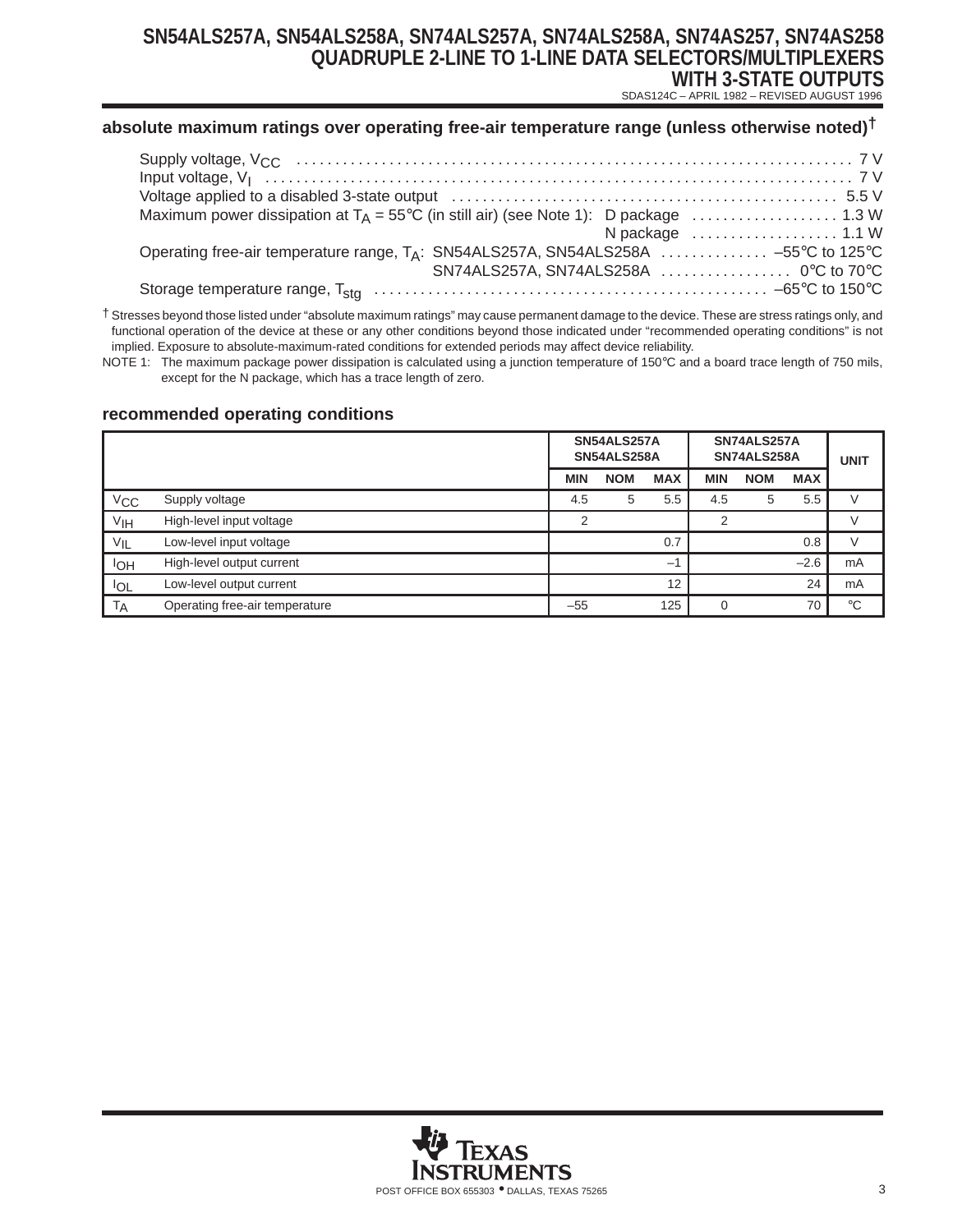SDAS124C – APRIL 1982 – REVISED AUGUST 1996

#### **electrical characteristics over recommended operating free-air temperature range (unless otherwise noted)**

| <b>PARAMETER</b> |                                                 | <b>TEST CONDITIONS</b>     |                      |            | SN54ALS257A<br>SN54ALS258A |            |            | SN74ALS257A<br>SN74ALS258A |                | <b>UNIT</b> |
|------------------|-------------------------------------------------|----------------------------|----------------------|------------|----------------------------|------------|------------|----------------------------|----------------|-------------|
|                  |                                                 |                            |                      | <b>MIN</b> | <b>TYPT</b>                | <b>MAX</b> | <b>MIN</b> | <b>TYPT</b>                | <b>MAX</b>     |             |
| V <sub>IK</sub>  |                                                 | $V_{CC} = 4.5 V,$          | $I_1 = -18$ mA       |            |                            | $-1.5$     |            |                            | $-1.5$         | $\vee$      |
|                  |                                                 | $V_{CC}$ = 4.5 V to 5.5 V, | $I_{OH} = -0.4$ mA   | $VCC-2$    |                            |            | $VCC-2$    |                            |                |             |
| VOH              |                                                 | $V_{CC} = 4.5 V$           | $I_{OH} = -1$ mA     | 2.4        | 3.3                        |            |            |                            |                | $\vee$      |
|                  |                                                 |                            | $I_{OH} = -2.6$ mA   |            |                            |            | 2.4        | 3.2                        |                |             |
|                  |                                                 |                            | $I_{OL}$ = 12 mA     |            | 0.25                       | 0.4        |            | 0.25                       | 0.4            | $\vee$      |
| VOH              |                                                 | $V_{CC}$ = 4.5 V           | $I_{OL}$ = 24 mA     |            |                            |            |            | 0.35                       | 0.5            |             |
| <b>lozh</b>      |                                                 | $V_{CC}$ = 5.5 V,          | $V_{O} = 2.7 V$      |            |                            | 20         |            |                            | 20             | μA          |
| lozl             |                                                 | $V_{CC}$ = 5.5 V,          | $V_{\Omega} = 0.4 V$ |            |                            | $-20$      |            |                            | $-20$          | μA          |
| IJ.              |                                                 | $V_{CC} = 5.5 V,$          | $VI = 7 V$           |            |                            | 0.1        |            |                            | 0.1            | mA          |
| IІН              |                                                 | $V_{CC}$ = 5.5 V,          | $V_1 = 2.7 V$        |            |                            | 20         |            |                            | 20             | μA          |
| IIГ.             |                                                 | $V_{CC} = 5.5 V,$          | $V_1 = 0.4 V$        |            |                            | $-0.1$     |            |                            | $-0.1$         | mA          |
| 10 <sup>†</sup>  |                                                 | $V_{CC}$ = 5.5 V,          | $V_{O} = 2.25 V$     | $-20$      |                            | $-112$     | $-30$      |                            | $-112$         | mA          |
|                  |                                                 |                            | Outputs high         |            | 3                          | 8          |            | 3                          | 6              |             |
|                  | SN54ALS257A,<br>$V_{CC}$ = 5.5 V<br>SN74ALS257A |                            | Outputs low          |            | 8                          | 12         |            | 8                          | 12             |             |
|                  |                                                 |                            | Outputs disabled     |            | 9                          | 14         |            | 9                          | 14             | mA          |
| ICC              |                                                 |                            | Outputs high         |            | 2.5                        | 5          |            | 2.5                        | $\overline{4}$ |             |
|                  | SN54ALS258A,<br>SN74ALS258A                     | $V_{CC}$ = 5.5 V           | Outputs low          |            | $\overline{7}$             | 11         |            | $\overline{7}$             | 11             |             |
|                  |                                                 |                            | Outputs disabled     |            | 8                          | 13         |            | 8                          | 13             |             |

 $\dagger$  All typical values are at V<sub>CC</sub> = 5 V, T<sub>A</sub> = 25°C.

‡ The output conditions have been chosen to produce a current that closely approximates one half of the true short-circuit output current, IOS.

#### **switching characteristics (see Figure 1)**

| <b>PARAMETER</b> | <b>FROM</b><br>(INPUT) | TO<br>(OUTPUT) | SN54ALS257A    | $C_L = 50$ pF,<br>$R1 = 500 \Omega$<br>$R2 = 500 \Omega$<br>$T_A$ = MIN to MAX§ | $V_{CC}$ = 4.5 V to 5.5 V,<br>SN74ALS257A |            | <b>UNIT</b> |
|------------------|------------------------|----------------|----------------|---------------------------------------------------------------------------------|-------------------------------------------|------------|-------------|
|                  |                        |                | <b>MIN</b>     | <b>MAX</b>                                                                      | <b>MIN</b>                                | <b>MAX</b> |             |
| <b>tPLH</b>      | A or B                 | Any Y          | 2              | 12                                                                              | 2                                         | 10         |             |
| <b>t</b> PHL     |                        |                | 2              | 14                                                                              | 2                                         | 12         | ns          |
| <b>tPLH</b>      | $\overline{A}/B$       | Any Y          | $\overline{4}$ | 21                                                                              | 6                                         | 18         |             |
| <sup>t</sup> PHL |                        |                | 6              | 25                                                                              | 6                                         | 22         | ns          |
| t <sub>PZH</sub> |                        | Any Y          | 3              | 20                                                                              | 4                                         | 16         |             |
| t <sub>PZL</sub> | <b>OE</b>              |                | $\overline{4}$ | 22                                                                              | 5                                         | 18         | ns          |
| t <sub>PHZ</sub> | <b>OE</b>              | Any Y          | 2              | 12                                                                              | $\overline{2}$                            | 10         | ns          |
| <b>t</b> PLZ     |                        |                | 2              | 35                                                                              | 4                                         | 15         |             |

§ For conditions shown MIN or MAX, use the appropriate value specified under recommended operating conditions.

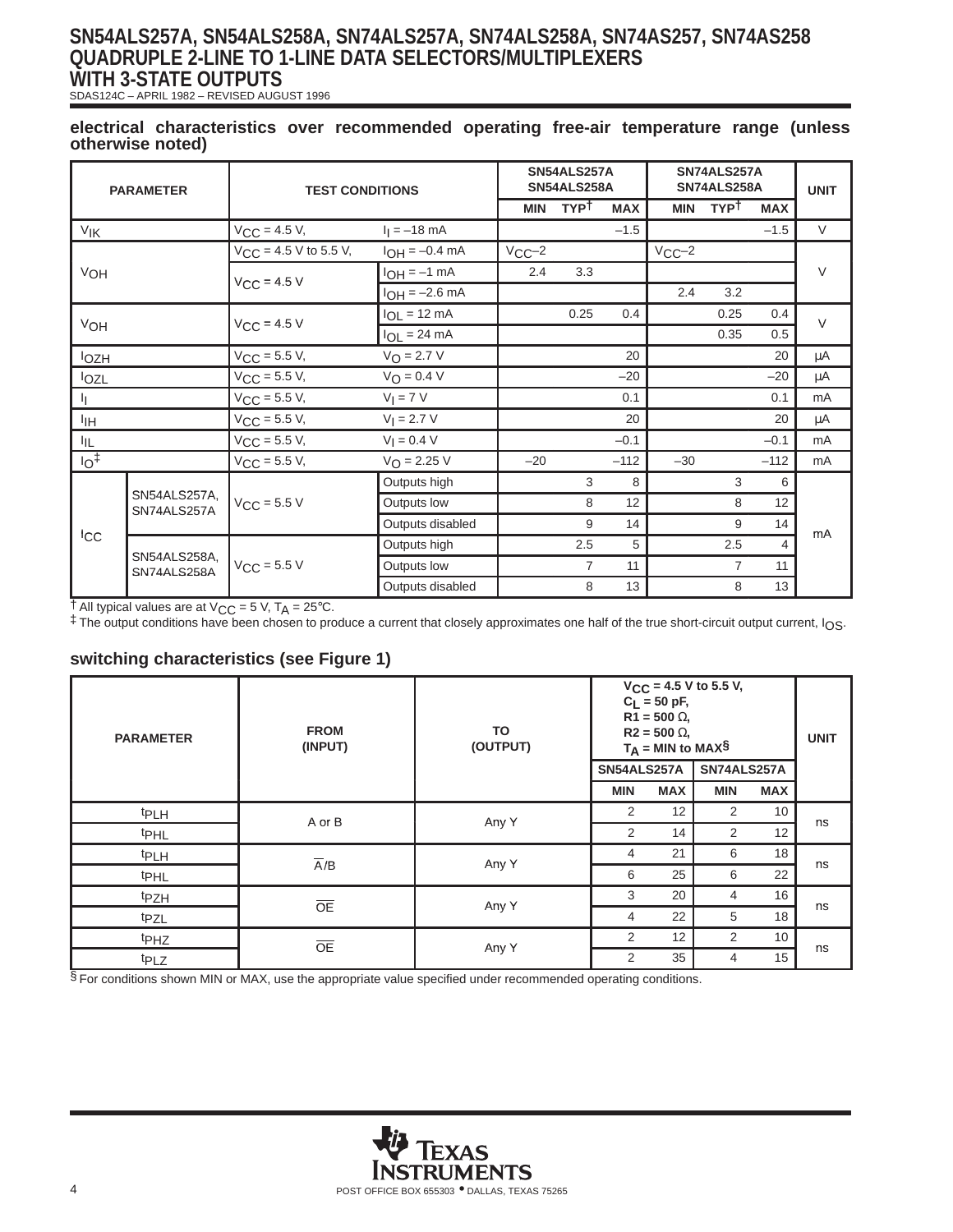SDAS124C – APRIL 1982 – REVISED AUGUST 1996

#### **switching characteristics (see Figure 1)**

| <b>PARAMETER</b> | <b>FROM</b><br>(INPUT) | TO<br>(OUTPUT) | SN54ALS258A | $C_L = 50$ pF,<br>$R1 = 500 \Omega$<br>$R2 = 500 \Omega$<br>$T_A$ = MIN to MAXT | $V_{CC}$ = 4.5 V to 5.5 V,<br>SN74ALS258A |                | <b>UNIT</b> |
|------------------|------------------------|----------------|-------------|---------------------------------------------------------------------------------|-------------------------------------------|----------------|-------------|
|                  |                        |                | <b>MIN</b>  | <b>MAX</b>                                                                      | <b>MIN</b>                                | <b>MAX</b>     |             |
| <sup>t</sup> PLH | A or B                 | Any Y          |             | 12                                                                              | 2                                         | 8              |             |
| <sup>t</sup> PHL |                        |                | 2           | 9                                                                               | $\overline{2}$                            | $\overline{7}$ | ns          |
| <sup>t</sup> PLH |                        | Any Y          | 4           | 28                                                                              | 5                                         | 25             |             |
| <b>t</b> PHL     | $\overline{A}/B$       |                | 5           | 25                                                                              | 6                                         | 20             | ns          |
| tpzH             | $\overline{OE}$        |                | 3           | 20                                                                              | 4                                         | 18             |             |
| tpzL             |                        | Any Y          | 5           | 21                                                                              | 5                                         | 18             | ns          |
| t <sub>PHZ</sub> | $\overline{OE}$        |                | 2           | 12                                                                              | $\overline{2}$                            | 10             |             |
| t <sub>PLZ</sub> |                        | Any Y          | 3           | 37                                                                              | 4                                         | 18             | ns          |

† For conditions shown MIN or MAX, use the appropriate value specified under recommended operating conditions.

#### **absolute maximum ratings over operating free-air temperature range (unless otherwise noted)‡**

| N package $\dots\dots\dots\dots\dots\dots$ 1.1 W |  |
|--------------------------------------------------|--|
|                                                  |  |
|                                                  |  |

‡ Stresses beyond those listed under "absolute maximum ratings" may cause permanent damage to the device. These are stress ratings only, and functional operation of the device at these or any other conditions beyond those indicated under "recommended operating conditions" is not implied. Exposure to absolute-maximum-rated conditions for extended periods may affect device reliability.

NOTE 1: The maximum package power dissipation is calculated using a junction temperature of 150°C and a board trace length of 750 mils, except for the N package, which has a trace length of zero.

#### **recommended operating conditions**

|                 |                                | <b>SN74AS257</b><br><b>SN74AS258</b> |            |            | <b>UNIT</b> |
|-----------------|--------------------------------|--------------------------------------|------------|------------|-------------|
|                 |                                | <b>MIN</b>                           | <b>NOM</b> | <b>MAX</b> |             |
| $V_{\rm CC}$    | Supply voltage                 | 4.5                                  | 5          | 5.5        |             |
| V <sub>IH</sub> | High-level input voltage       | っ                                    |            |            | V           |
| $V_{IL}$        | Low-level input voltage        |                                      |            | 0.8        |             |
| lон             | High-level output current      |                                      |            | $-15$      | mA          |
| <b>IOL</b>      | Low-level output current       |                                      |            | 48         | mA          |
| <b>TA</b>       | Operating free-air temperature |                                      |            | 70         | $^{\circ}C$ |

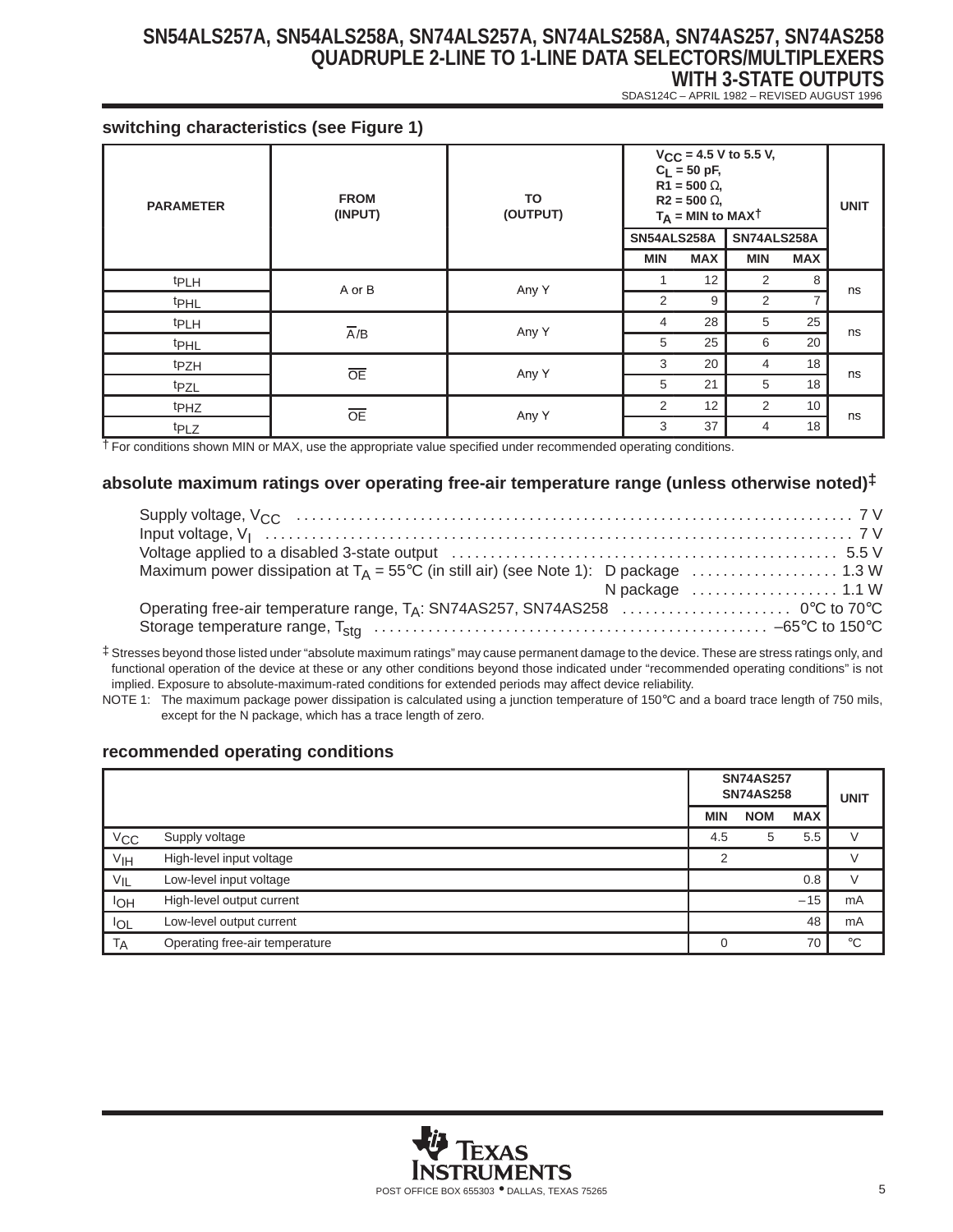SDAS124C – APRIL 1982 – REVISED AUGUST 1996

#### **electrical characteristics over recommended operating free-air temperature range (unless otherwise noted)**

| <b>PARAMETER</b>      |                          | <b>TEST CONDITIONS</b>     |                          | <b>SN74AS257</b><br><b>SN74AS258</b> |             | <b>UNIT</b> |        |
|-----------------------|--------------------------|----------------------------|--------------------------|--------------------------------------|-------------|-------------|--------|
|                       |                          |                            |                          | <b>MIN</b>                           | <b>TYPT</b> | <b>MAX</b>  |        |
| <b>V<sub>IK</sub></b> |                          | $V_{CC} = 4.5 V,$          | $I_1 = -18$ mA           |                                      |             | $-1.2$      | $\vee$ |
|                       |                          | $V_{CC}$ = 4.5 V to 5.5 V, | $I_{OH} = -2 mA$         | $V_{CC}-2$                           |             |             | $\vee$ |
| VOH                   |                          | $V_{CC}$ = 4.5 V,          | $I_{OH} = -15$ mA        | 2.4                                  | 3.2         |             |        |
| VOL                   |                          | $V_{CC} = 4.5 V,$          | $I_{OL} = 48 \text{ mA}$ |                                      | 0.35        | 0.5         | $\vee$ |
| <b>lozH</b>           |                          | $V_{CC} = 5.5 V,$          | $V_O = 2.7 V$            |                                      |             | 50          | μA     |
| lozl                  |                          | $V_{CC}$ = 5.5 V,          | $V_O = 0.4 V$            |                                      |             | $-50$       | μA     |
|                       | A, B, or OE              |                            |                          |                                      |             | 0.1         |        |
| ħ                     | $\overline{A/B}$         | $V_{CC}$ = 5.5 V,          | $Vl = 7 V$               |                                      |             | 0.2         | mA     |
|                       | A, B, or OE              |                            | $V_1 = 2.7 V$            |                                      |             | 20          |        |
| ŀщ                    | $\overline{A/B}$         | $V_{CC} = 5.5 V,$          |                          |                                      |             | 40          | μA     |
|                       | $A, B, or \overline{OE}$ |                            |                          |                                      |             | $-0.5$      |        |
| ŀμ                    | $\overline{A/B}$         | $V_{CC}$ = 5.5 V,          | $V_1 = 0.4 V$            |                                      |             | $-1$        | mA     |
| $10+$                 |                          | $V_{CC}$ = 5.5 V,          | $V_{\text{O}} = 2.25 V$  | $-30$                                |             | $-112$      | mA     |
|                       |                          |                            | Outputs high             |                                      | 12.1        | 19.7        |        |
|                       | <b>SN74AS257</b>         | $V_{CC}$ = 5.5 V           | Outputs low              |                                      | 19          | 30.6        |        |
|                       |                          |                            | Outputs disabled         |                                      | 19.7        | 31.9        | mA     |
| <b>ICC</b>            |                          |                            | Outputs high             |                                      | 8.4         | 13.5        |        |
|                       | <b>SN74AS258</b>         | $V_{CC}$ = 5.5 V           | Outputs low              |                                      | 15.2        | 24.6        |        |
|                       |                          |                            | Outputs disabled         |                                      | 15.5        | 25.2        |        |

 $\dagger$  All typical values are at V<sub>CC</sub> = 5 V, T<sub>A</sub> = 25°C.

‡ The output conditions have been chosen to produce a current that closely approximates one half of the true short-circuit output current, IOS.

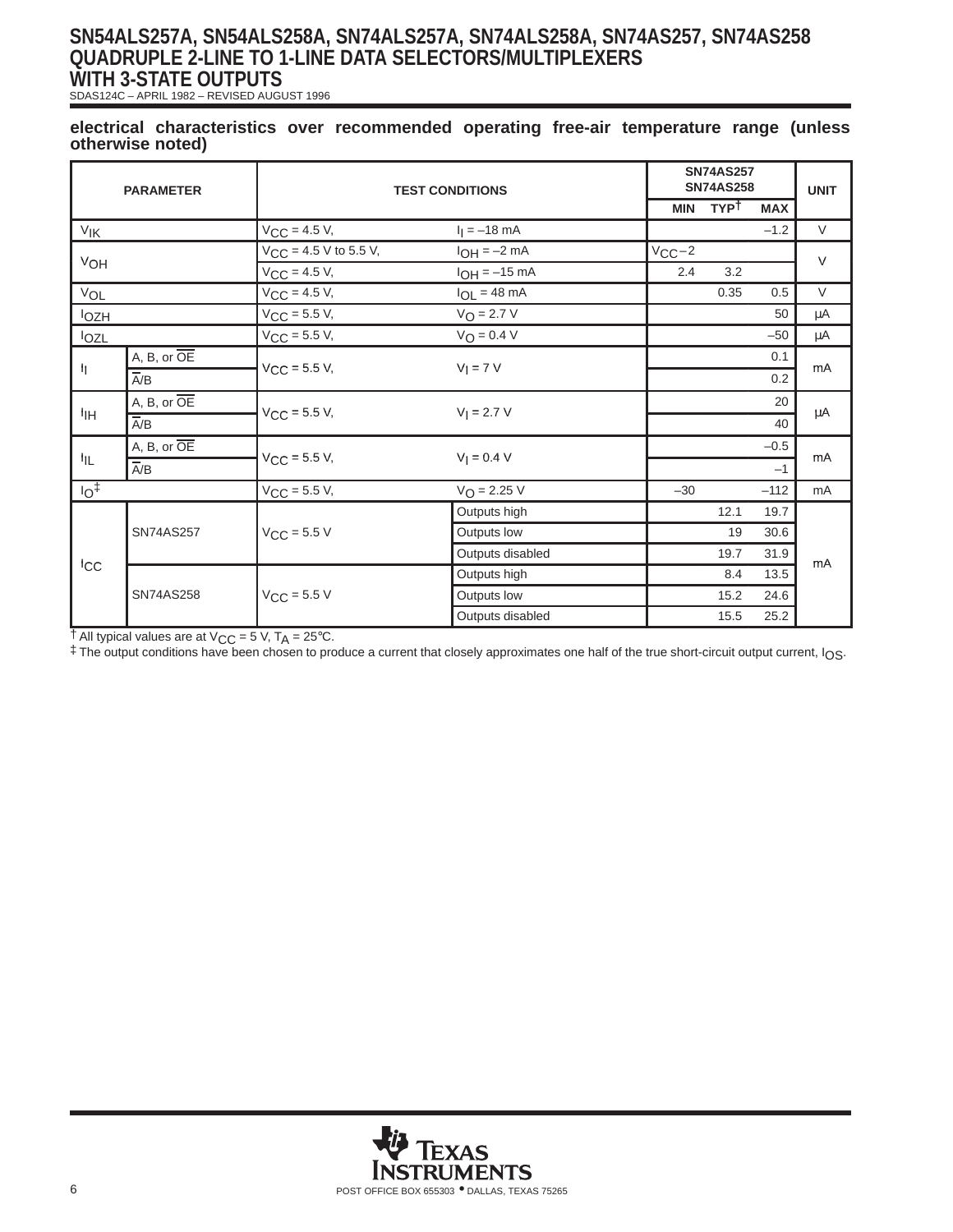**WITH 3-STATE OUTPUTS** SDAS124C – APRIL 1982 – REVISED AUGUST 1996

**switching characteristics (see Figure 1)**

| <b>PARAMETER</b> | <b>FROM</b><br>(INPUT) | TO<br>(OUTPUT) | $V_{CC}$ = 4.5 V to 5.5 V,<br>$C_L = 50 pF,$<br>$R1 = 500 \Omega$<br>$R2 = 500 \Omega$<br>$T_A$ = MIN to MAXT<br><b>SN74AS257</b> |                | <b>UNIT</b> |
|------------------|------------------------|----------------|-----------------------------------------------------------------------------------------------------------------------------------|----------------|-------------|
|                  |                        |                | <b>MIN</b>                                                                                                                        | <b>MAX</b>     |             |
| t <sub>PLH</sub> | A or B                 | Any Y          |                                                                                                                                   | 5.5            | ns          |
| t <sub>PHL</sub> |                        |                |                                                                                                                                   | 6              |             |
| t <sub>PLH</sub> | $\overline{A}/B$       | Any Y          | 2                                                                                                                                 | 11             |             |
| <b>t</b> PHL     |                        |                | 2                                                                                                                                 | 10             | ns          |
| tpzH             |                        | Any Y          | 2                                                                                                                                 | 7.5            |             |
| tpzL             | $\overline{OE}$        |                | 2                                                                                                                                 | 9.5            | ns          |
| t <sub>PHZ</sub> | OE                     |                | 1.5                                                                                                                               | 6.5            |             |
| t <sub>PLZ</sub> |                        | Any Y          | 2                                                                                                                                 | $\overline{7}$ | ns          |

## **switching characteristics (see Figure 1)**

| <b>PARAMETER</b> | <b>FROM</b><br>(INPUT) | TO<br>(OUTPUT) | $V_{CC}$ = 4.5 V to 5.5 V,<br>$C_L = 50$ pF,<br>$R1 = 500 \Omega$<br>$R2 = 500 \Omega$<br>$T_A$ = MIN to MAXT<br><b>SN74AS258</b> |                | <b>UNIT</b> |
|------------------|------------------------|----------------|-----------------------------------------------------------------------------------------------------------------------------------|----------------|-------------|
|                  |                        |                | <b>MIN</b>                                                                                                                        | <b>MAX</b>     |             |
| <sup>t</sup> PLH | A or B                 | Any Y          | 1                                                                                                                                 | 5              | ns          |
| <sup>t</sup> PHL |                        |                |                                                                                                                                   | $\overline{4}$ |             |
| <sup>t</sup> PLH | $\overline{A}/B$       | Any Y          | 2                                                                                                                                 | 9.5            | ns          |
| <sup>t</sup> PHL |                        |                | 2                                                                                                                                 | 10             |             |
| t <sub>PZH</sub> | $\overline{OE}$        | Any Y          | 2                                                                                                                                 | 8              | ns          |
| t <sub>PZL</sub> |                        |                | 2                                                                                                                                 | 10             |             |
| t <sub>PHZ</sub> | OE                     | Any Y          | 1.5                                                                                                                               | 6              | ns          |
| t <sub>PLZ</sub> |                        |                | 2                                                                                                                                 | 6.5            |             |

† For conditions shown MIN or MAX, use the appropriate value specified under recommended operating conditions.